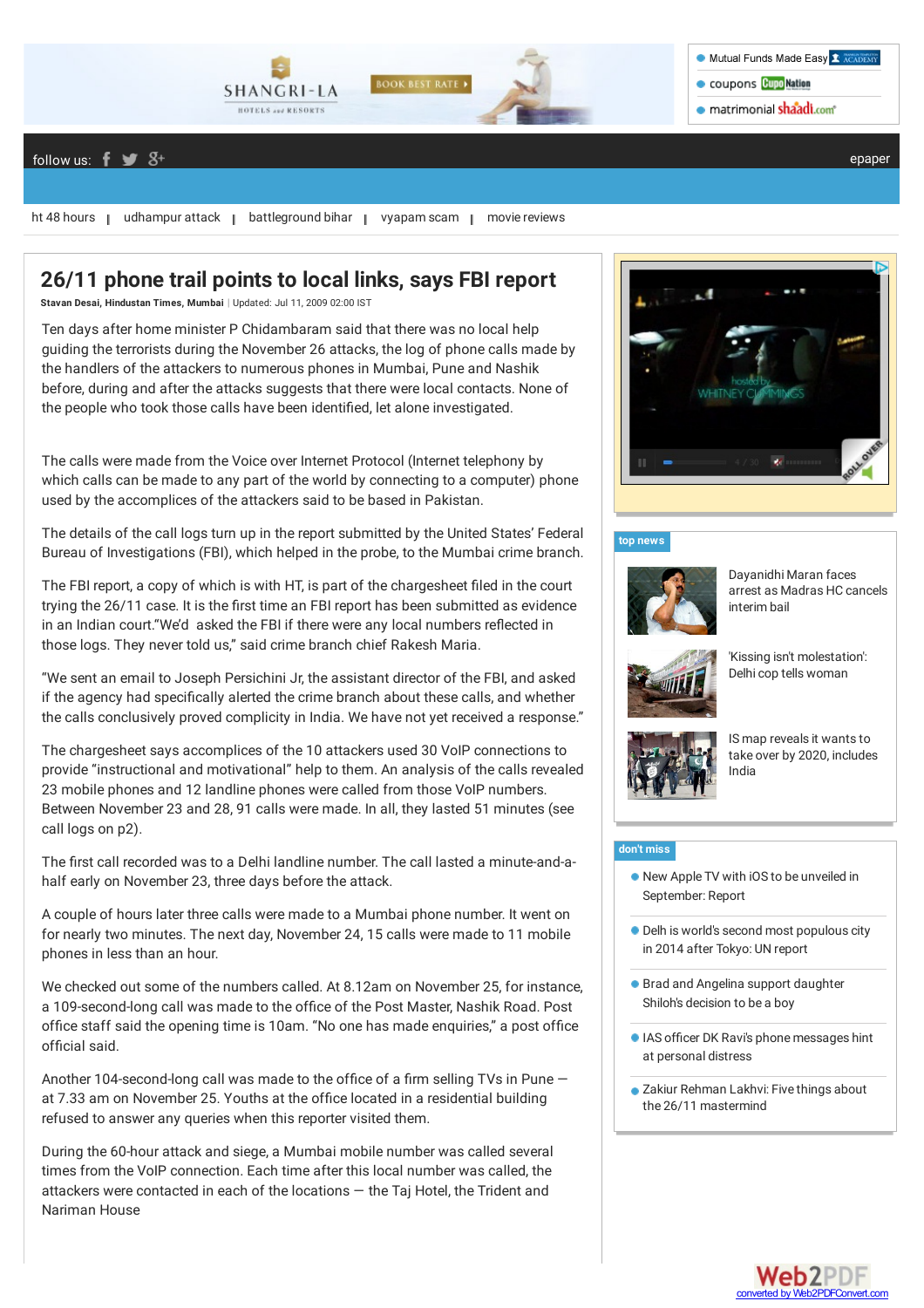### **9 Ways to Fight Caregiver Stress**

**Lifescript**

**RantChic 20 Things Women Should Stop Wearing After Age 30**

**Buzzlamp 35 Of The Most Powerful PhotosEver Taken. #16 Will Give You Shivers**

### **You May Like** [Sponsored](http://www.taboola.com/en/popup?template=colorbox&taboola_utm_source=hindustantimes&taboola_utm_medium=bytaboola&taboola_utm_content=thumbnails-a:Below Article Thumbnails:) Links by [Taboola](http://www.taboola.com/en/popup?template=colorbox&taboola_utm_source=hindustantimes&taboola_utm_medium=bytaboola&taboola_utm_content=thumbnails-a:Below Article Thumbnails:)

# **SHOCKING! Oprah Lied!**



Oprah Has Been Exposed For TRICKING THE WORLD! She Has Lied for Years!

### **[editor's](http://www.hindustantimes.com/homepage/homepage-ourpicks/lid.aspx) pick**

- DU's eleventh cutoff list [announced,](http://www.hindustantimes.com/higherstudies/delhi-university-s-11th-cutoff-list-is-out-check-it-out-here/article1-1378546.aspx) check it here
- **For Mumbai cops, is [indecency](http://www.hindustantimes.com/analysis/for-mumbai-cops-is-indecency-limited-to-privacy-of-a-hotel-room/article1-1378544.aspx) limited to** privacy of a hotel room?
- Review: Should you buy the OnePlus 2 for ₹ 24,999 [tomorrow?](http://www.hindustantimes.com/technology-topstories/review-the-oneplus-2-goes-on-sale-should-you-buy-it/article1-1378346.aspx)
- **Sabarimala to [Jharkhand:](http://www.hindustantimes.com/analysis/experts-explain-why-stampedes-occur-again-and-again-in-india/article1-1378484.aspx) Why stampedes** repeatedly occur in India
- **From [Asaram](http://www.hindustantimes.com/india-news/from-asaram-to-radhe-maa-five-reasons-why-godmen-thrive/article1-1378433.aspx) to Radhe Maa: Five reasons** why godmen thrive

### **most [popular](http://www.hindustantimes.com/mostview/chunk-ht-ui-mostviewedstories/lid.aspx)**



Disney says sorry for 'insensitive' tweet on Nagasaki [anniversary](http://www.hindustantimes.com/world-news/disney-says-sorry-for-insensitive-tweet-on-nagasaki-anniversary/article1-1378502.aspx)







An open letter from Pak foreign office to [citizens](http://www.hindustantimes.com/ashishshakya/an-open-letter-from-pak-foreign-office-to-citizens-of-india/article1-1378161.aspx) of India



**[photos](http://www.hindustantimes.com/photos-news/sid711.aspx)**

Fiesta of colours: Spain [celebrates](http://www.hindustantimes.com/photos/world/madridcelebratesholi/article4.aspx) Holi

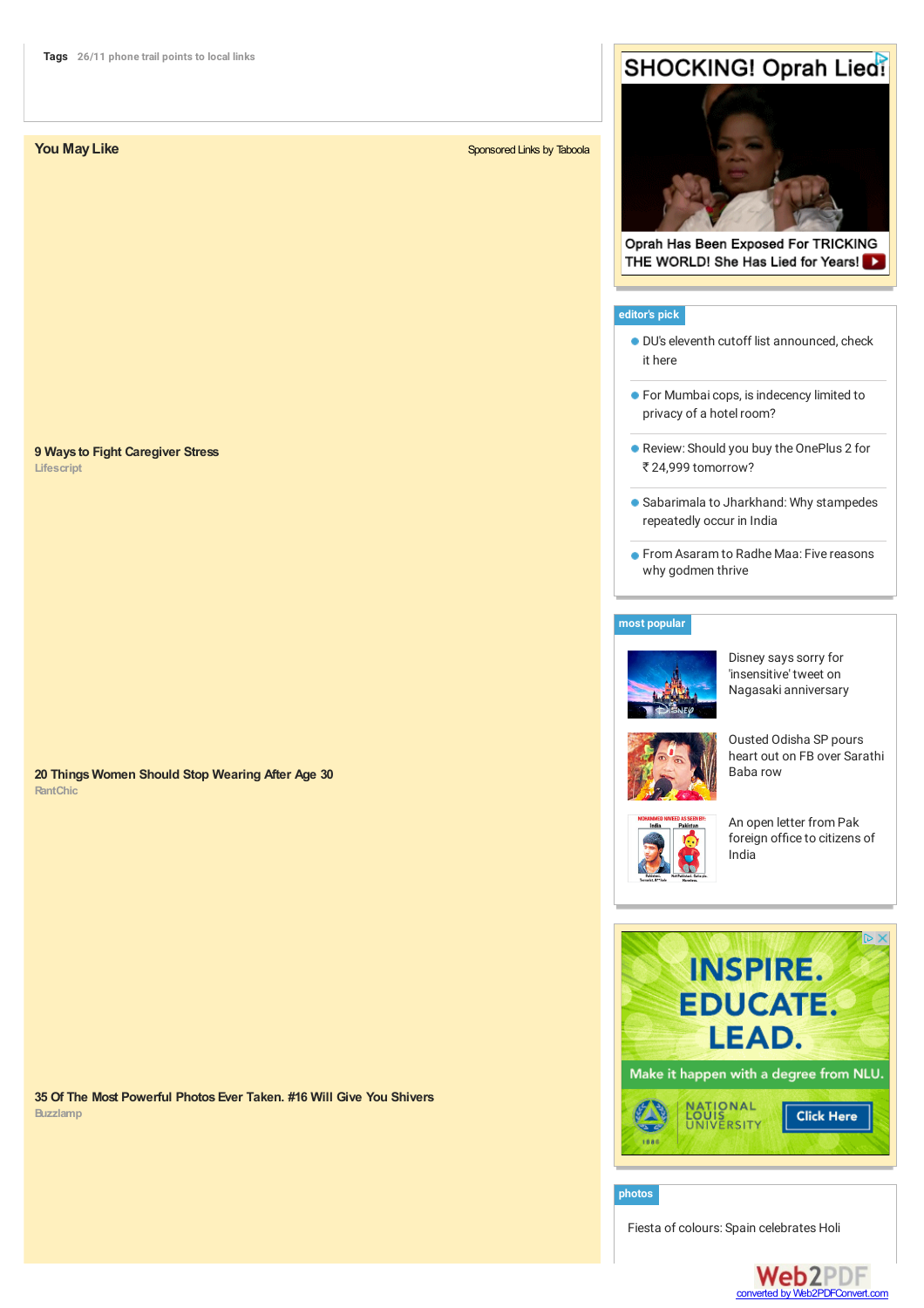### **Forbes State-By-State, The Richest People In America**

### **FromThe Web**

- The Most Beautiful [Actresses](http://thingsrated.com/2015/05/06/top-10-most-beautiful-actresses-in-the-world/?utm_source=taboola&utm_medium=hindustantimes&utm_campaign=Taboola_US_Desktop_Post_65) in the World (Things Rated)
- Longest [Non-Stop](http://travel.alot.com/themes/longest-non-stop-flights-in-the-world--8707?utm_source=Taboola&utm_medium=native&utm_content=8707_hd1_img1&utm_campaign=TB_8707) Flights in the World (ALOT Travel)
- Top 20 Worst Snacks to Avoid at All Costs (World Lifestyle)
- These Beautiful Women From Around the Globe will Shatter Your Definition of Beauty [\(Cyber-Breeze.com\)](http://cyber-breeze.com/beauty-from-around-the-globe/?utm_source=Taboola&utm_medium=referral&utm_campaign=Tab-IntBeuty-US-Des)
- 15 Strange Animal Hybrids You Never Would've Thought Of (Rant Pets)
- I will beat Shah Rukh Khan's record with my next film: [Salman](http://www.hindustantimes.com/television/i-will-beat-shah-rukh-khan-s-record-with-my-next-film-salman-khan/article1-1121190.aspx) Khan
- Shoaib Malik [exposed!](http://www.hindustantimes.com/archived-stories/shoaib-malik-exposed/article1-525395.aspx)
- [Sushmita](http://www.hindustantimes.com/tabloid/sushmita-sen-s-ex-set-to-marry/article1-837919.aspx) Sen's ex set to marry
- Sania Mirza to play for [Pakistan?](http://m.hindustantimes.com/archived-stories/sania-mirza-to-play-for-pakistan/article1-525734.aspx)
- Deepika, [Aishwarya](http://m.hindustantimes.com/tabloid/deepika-aishwarya-seen-in-similar-outfits/article1-769904.aspx) seen in similar outfits

## **also read**





(ht

ht



[Promoted](http://www.taboola.com/en/popup?template=colorbox&taboola_utm_source=hindustantimes&taboola_utm_medium=bytaboola&taboola_utm_content=hybrid-text-links-a:Below Article Text Links:) Links by [Taboola](http://www.taboola.com/en/popup?template=colorbox&taboola_utm_source=hindustantimes&taboola_utm_medium=bytaboola&taboola_utm_content=hybrid-text-links-a:Below Article Text Links:)

Cop who fought Kasab at Cama [Hospital](http://www.hindustantimes.com/archives/cop-who-fought-kasab-at-cama-hospital-deposes/article1-431069.aspx) deposes



**Lifescript** Angioplasty Recovery: Longest Non-Stop 10 Exercise Tips (and Flights in the World One Surprise!) ALOT Travel

World Lifestyle Top 20 Worst Snacks to Avoid at All Costs

Cyber-Breeze.com These Beautiful Women From Around the Globe will Shatter…

[Sponsored](http://www.taboola.com/en/popup?template=colorbox&taboola_utm_source=hindustantimes&taboola_utm_medium=bytaboola&taboola_utm_content=thumbnails-b:Right Rail Thumbnails:) Links by [Taboola](http://www.taboola.com/en/popup?template=colorbox&taboola_utm_source=hindustantimes&taboola_utm_medium=bytaboola&taboola_utm_content=thumbnails-b:Right Rail Thumbnails:)

converted by Web2PDFConvert.com

**Web2PDF** 



as **Wangarsa**, Akshay, Imran, John: On a film promotion spree

### **[videos](http://www.hindustantimes.com/audio-news-video/latest-news-video/lid812.aspx)**







Watch: Radhe Maa claims innocence in dowry [harassment](http://www.hindustantimes.com/audio-news-video/av-india/watch-radhe-maa-claims-innocence-in-dowry-harassment-case/article2-1378558.aspx) case



**You MayLike**

Watch | This street [performer's](http://www.hindustantimes.com/audio-news-video/av-world/watch-this-street-performer-s-extreme-act-will-leave-you-speechless/article2-1378525.aspx) extreme act will leave you speechless